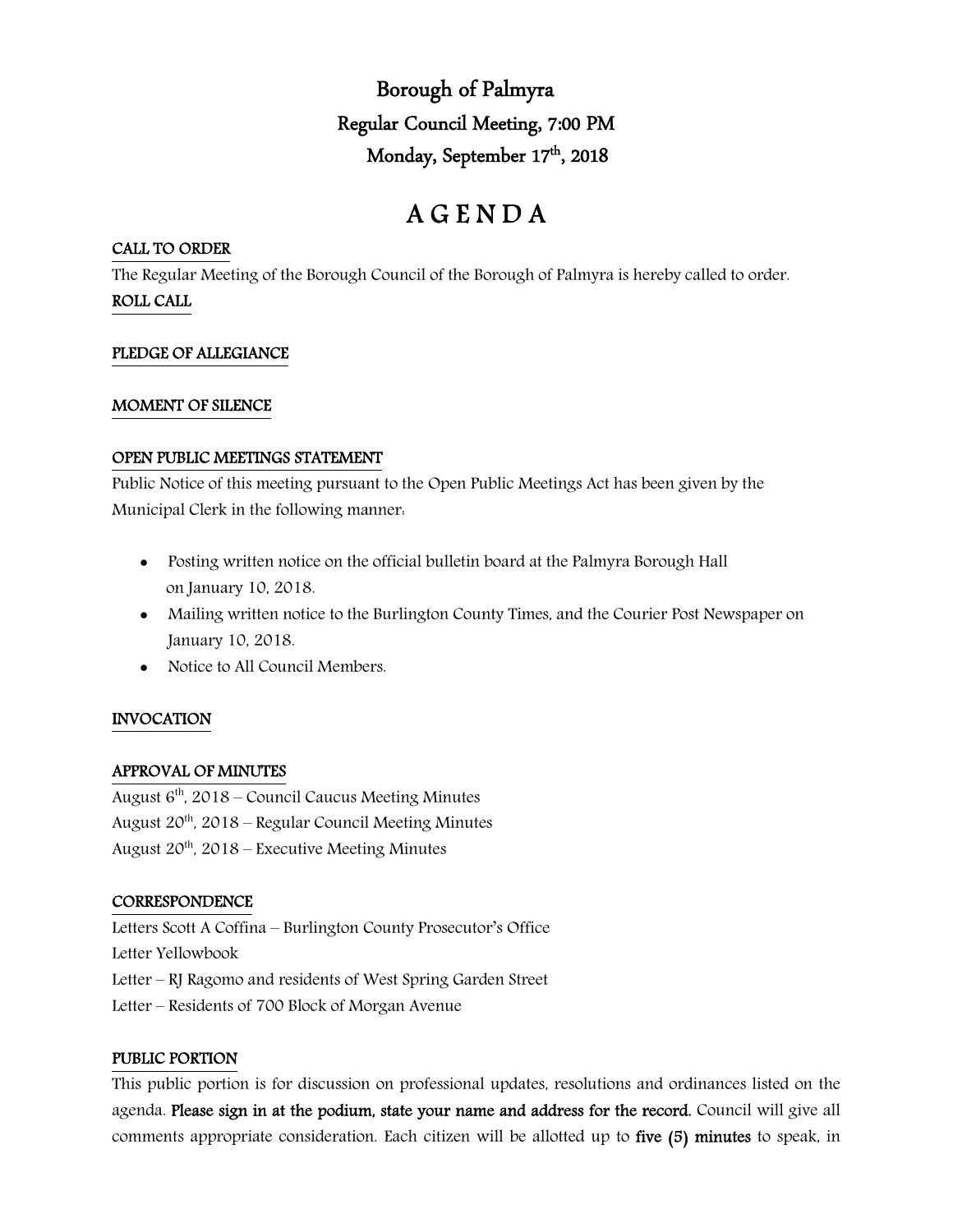order to allow everyone an opportunity to ask questions and express their opinions or concerns. Please direct all comments to the Mayor. Each citizen may only speak once during each public portion.

## ORDINANCE ON FIRST READING (public hearing October 15<sup>th</sup>, 2018)

Ordinance 2018-15, An Ordinance of the Borough of Palmyra, County Of Burlington, State Of New Jersey, Prohibiting Smoking in Certain Locations.

Ordinance 2018-16, An Ordinance of the Borough of Palmyra, County of Burlington, State of New Jersey Appropriating the sum of \$40,000.00 now available from the Capital Improvement Fund (\$20,000.00) and General Fund Balance (\$20,000.00) for the Improvements to the Bandshell Located in Grove Park.

# ORDINANCE ON SECOND READING -public hearing

Ordinance 2018-12, An Ordinance of the Borough of Palmyra, Amending Ordinance 2016-19 Regulating Towing and Towing Operators

# RESOLUTIONS Consent Agenda

Resolution 2018-221 to Resolution 2018-229 will be enacted as a single motion, if any resolution needs additional discussion it will be removed from the consent agenda and voted on separately.

Resolution 2018-221, Resolution Authorizing the award of a Non-Fair and Open Contract for air piping modification at the sewer treatment plant in the Borough of Palmyra to RTW Construction in the amount of \$17,500.00

Resolution 2018-222, Resolution Approving Brian Gindville as an Active Member of the Palmyra Fire Department

Resolution 2018-223, Resolution Authorizing the Borough of Palmyra Police and Court to Utilize the New Jersey Treatment Incentive Program "NJTIP"

Resolution 2018-224, Resolution Appointing Joanne Logue as a Substitute Crossing Guard for the Borough of Palmyra effective September  $6<sup>th</sup>$ , 2018

Resolution 2018-225, Resolution Awarding a contract to American Crane & Equipment Corp for Emergency repairs and /or replacement of Sewer Department lifting hoists per PEOSHA site visit and pursuant to Pay-to-Play requirements in the amount of \$21,317.00

Resolution 2018-226, Resolution Approving Kenneth R Keisler as an Active Member of the Palmyra Fire Department

Resolution 2018-227, Resolution awarding a contract to Think Pavers Hardscaping for the Grove Park Improvements Project per CME's Award Letter dated September 14, 2018 in the amount of \$151,623.25 for the Base Bid plus Additional Items A, B, C, D & F in the amount of \$87,410.00 for a total award of \$239,033.25, subject to the Solicitor's and Chief Financial Officer's review.

Resolution 2018-228, Resolution to Affirm the Borough of Palmyra's Civil Rights Policy with Respect to All Officials, Appointees, Employees, Prospective Employees, Volunteers, Independent Contractors and Members of the Public that come into Contact with Municipal Employees, Officials and Volunteers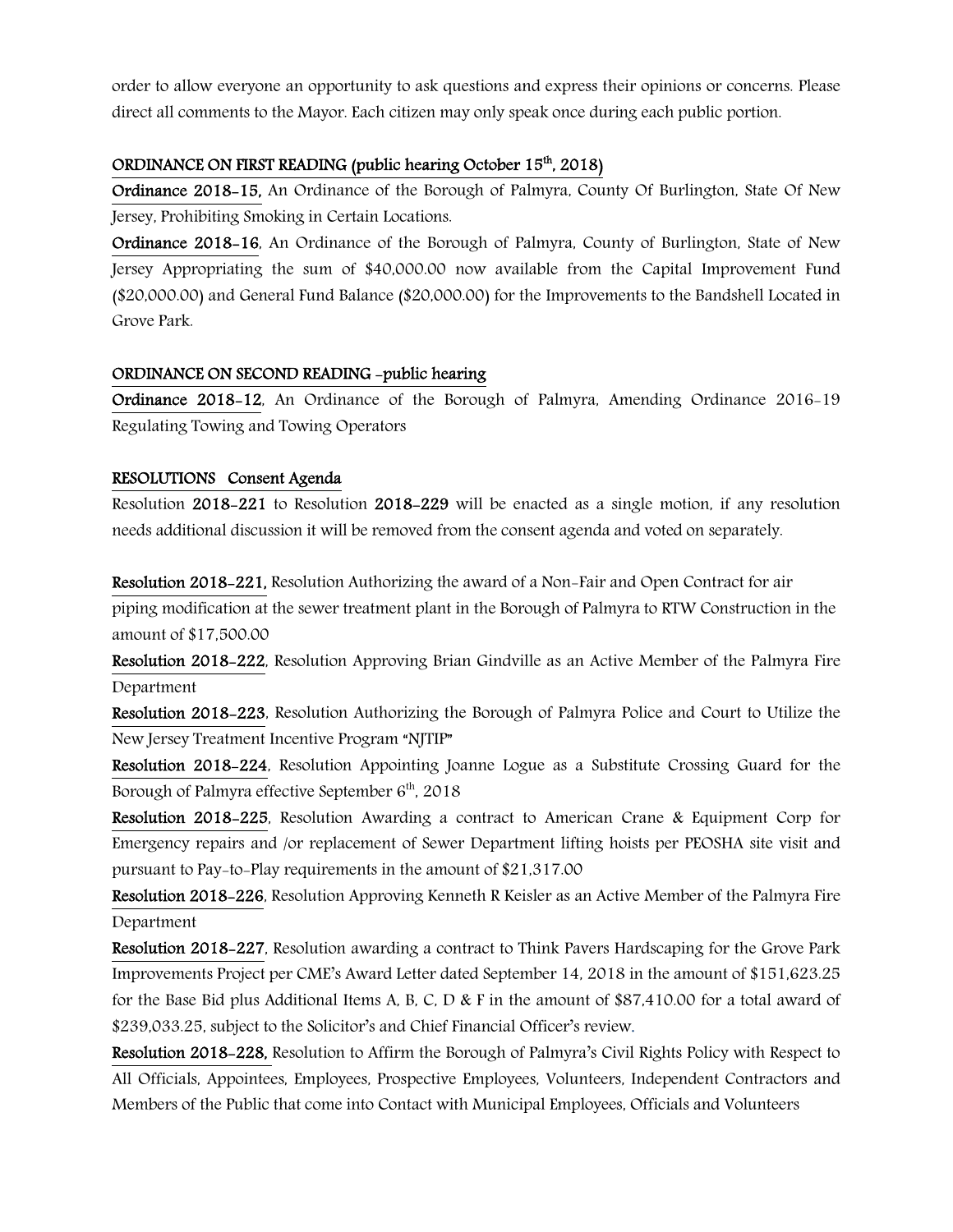Resolution 2018-229, Resolution Authorizing the Payment of Bills for the Month of August 2018 In the Amount of \$1,357,707.88

## MOTION TO APPROVE TREASURERS REPORTS

• August 2018

# MOTION FOR APPROVAL

Motion for Approval of Bingo License for Independence Fire Co #1 for Basket Bingo on October  $21<sup>st</sup>$ , 2018.

# COMMUNITY SPOTLIGHT

Free Mammograms – October  $6<sup>th</sup>$ , 2018 – Christ Episcopal Church

# DISCUSSION ITEMS

#### NEW Business

- 2018 Palmyra Boards & Council Diversity Survey per Green Team request
- Holiday Schedule- open Columbus Day and Closed additional half days on Christmas Eve and New Year's Eve
- Amendments to Legion Field and meeting with Youth Athletic Organizations
- Restroom at Legion Field
- 93<sup>rd</sup> Annual New Jersey Shade Tree Federation Conference

#### OLD Business

- Public Events
	- Town-wide Yard Sale reschedule date
	- Farmer' Market -last market on 9/27
	- Summer Concert Series last concert on 8/28
	- Holiday Tree Lighting and Santa Claus
- Grove Park/Band Shell bid opening and project update including PO for metal sculptures
- Outdoor Cafes and Dining and Outdoor Furniture Ordinances
- Vacant Property & Vacant/Abandoned Property Ordinance- updates
- Redevelopment of PNC Bank –update
- Temple Blvd- no truck signage
- Flashing Solar LED stop lights update

# ADMINISTRATOR REPORT

- 400 Arch Street Hearing
- Fire Truck-update (including sale of old truck and Firehouse structural inspection)
- Reed V Borough of Palmyra, et al
- Donated ambulance from Beverly-Edgewater Park EMS to PCR EMS